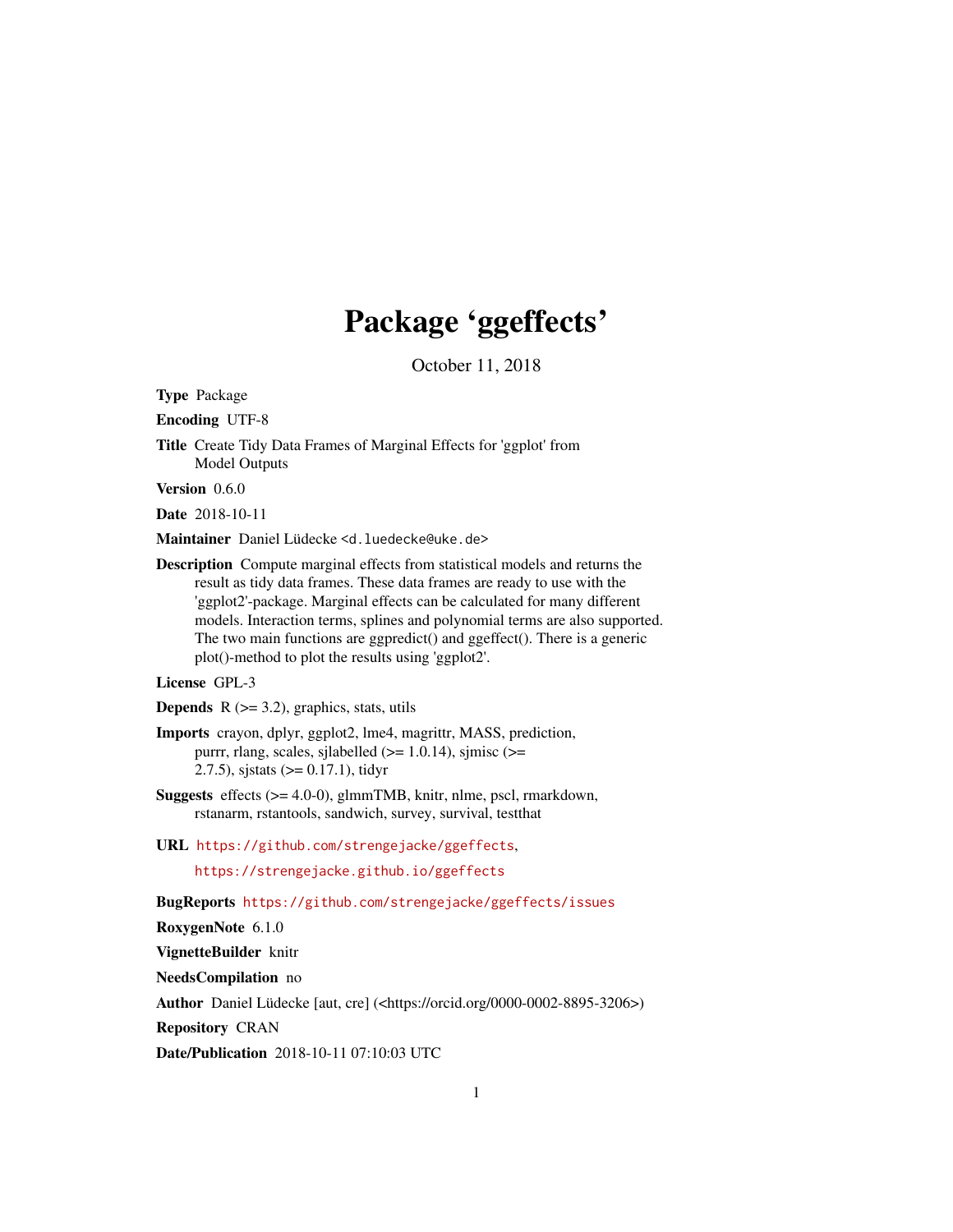## <span id="page-1-0"></span>R topics documented:

| Index | 18 |
|-------|----|
|       |    |
|       |    |
|       |    |
|       |    |
|       |    |
|       |    |
|       |    |

### efc *Sample dataset from the EUROFAMCARE project*

#### Description

A SPSS sample data set, imported with the [read\\_spss](#page-0-0) function.

```
# Attach EFC-data
data(efc)
# Show structure
str(efc)
# show first rows
head(efc)
# show variables
## Not run:
library(sjmisc)
library(sjPlot)
view_df(efc)
# show variable labels
get_label(efc)
# plot efc-data frame summary
sjt.df(efc, alternateRowColor = TRUE)
## End(Not run)
```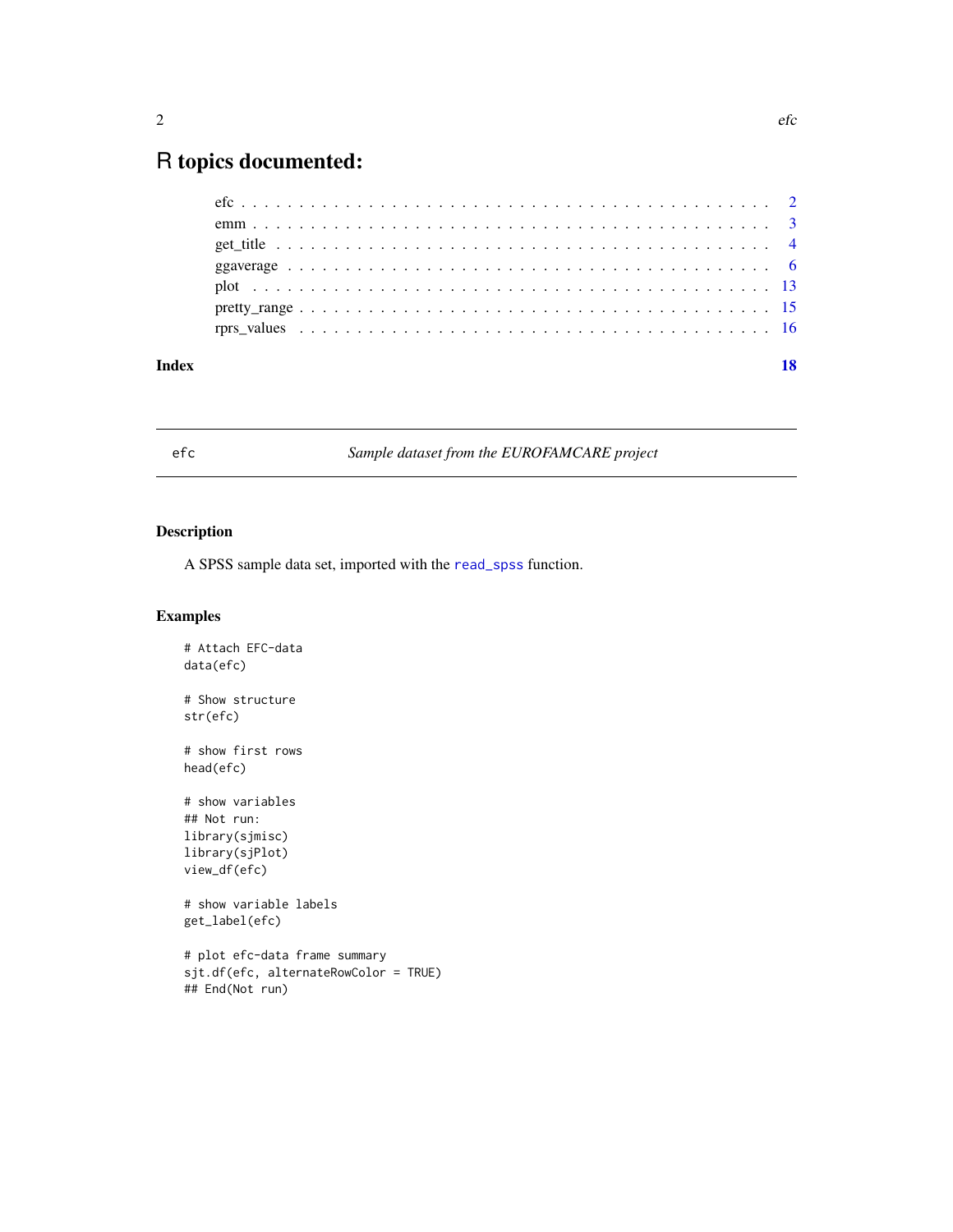#### <span id="page-2-0"></span>Description

emm() is a convenient shortcut to compute the estimated marginal mean, resp. the marginal effect of the model's response variable, with all independent variables held constant (at their [typical\\_value](#page-0-0)).

#### Usage

```
emm(model, ci.lvl = 0.95, type = c("fe", "re"), typical = "mean",
  ...)
```

| model  | A fitted model object, or a list of model objects. Any model that supports com-<br>mon methods like predict(), family() or model. frame() should work. For<br>ggeffect(), any model that is supported by the <b>effects</b> -package should work.                                                                                                                                                                                                                                                                                                                                 |
|--------|-----------------------------------------------------------------------------------------------------------------------------------------------------------------------------------------------------------------------------------------------------------------------------------------------------------------------------------------------------------------------------------------------------------------------------------------------------------------------------------------------------------------------------------------------------------------------------------|
| ci.lvl | Numeric, the level of the confidence intervals. For ggpredict(), use $ci$ . $1vl = NA$ ,<br>if confidence intervals should not be calculated (for instance, due to computation<br>time).                                                                                                                                                                                                                                                                                                                                                                                          |
| type   | Character, only applies for mixed effects models and/or models with zero-inflation.                                                                                                                                                                                                                                                                                                                                                                                                                                                                                               |
|        | "fe" Predicted values are conditioned on the fixed effects or conditional model<br>only. For instance, for models fitted with zeroinf1 from pscl, this would<br>return the predicted mean from the count component (without zero-inflation).<br>For models of class glmmTMB, this type calls $predict(, type = "link").$                                                                                                                                                                                                                                                          |
|        | "re" Predicted values are conditioned on the random effects. This only applies<br>to mixed models, and type $=$ "re" does not condition on the zero-inflation<br>component of the model. Prediction intervals also consider the uncertainty<br>in the variance parameters. For models of class glmmTMB, this type calls<br>$predict(, type = "link").$ Note: For models of class glmmTMB, the<br>random effect variances only affect the confidence intervals of predictions,<br>not the predicted values themselves (because this is currently not imple-<br>mented in glmmTMB). |
|        | "fe.zi" Predicted values are conditioned on the fixed effects and the zero-<br>inflation component. For instance, for models fitted with zeroinfl from<br>pscl, this would return the predicted response and for glmmTMB, this would<br>return the expected value $mu*(1-p)$ without conditioning on random ef-<br>fects. For models of class glmmTMB, this type calls $predict(, type = "response").$                                                                                                                                                                            |
|        | "re.zi" Predicted values are conditioned on the random effects and the zero-<br>inflation component. For models fitted with glmmTMB, this would return<br>the expected value $mu*(1-p)$ , conditioned on random effects. Prediction<br>intervals also consider the uncertainty in the variance parameters. For mod-<br>els of class g1mmTMB, this type calls simulate(), because conditioning on<br>random effects is not yet implemented in predict.glmmTMB().                                                                                                                   |
|        |                                                                                                                                                                                                                                                                                                                                                                                                                                                                                                                                                                                   |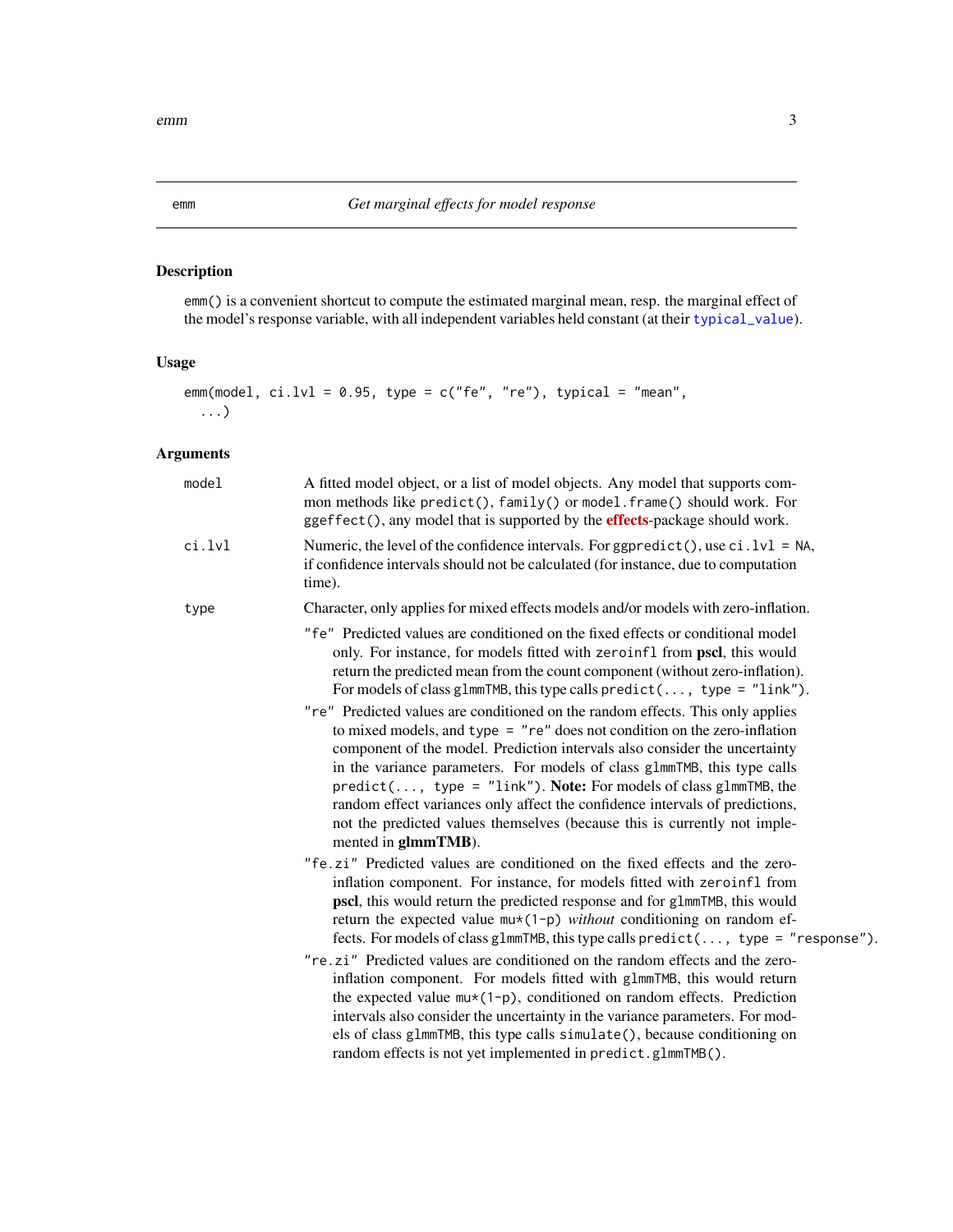<span id="page-3-0"></span>

|         | "surv" and "cumhaz" Applies only to coxph-objects from the survial-package<br>and calculates the survival probability or the cumulative hazard of an event.<br>"debug" Only used internally.                                                                                               |
|---------|--------------------------------------------------------------------------------------------------------------------------------------------------------------------------------------------------------------------------------------------------------------------------------------------|
| typical | Character vector, naming the function to be applied to the covariates over which<br>the effect is "averaged". The default is "mean". See typical value for options.                                                                                                                        |
| .       | For ggpredict(), further arguments passed down to $predict()$ , and for $ggeffect()$ ,<br>further arguments passed down to Effect. If model is of class glmmTMB, $\dots$<br>may also be used to set the number of simulation for bootstrapped confidence<br>intervals, e.g. $nsim = 500$ . |

#### Details

For linear models, the predicted value is the estimated marginal mean. Else, the predicted value is on the scale of the inverse of link function.

#### Value

A data frame with the marginal effect of the response (predicted) and the confidence intervals conf.low and conf.high. For polr-objects, the marginal effect for each level of the response variable is returned.

#### Examples

```
data(efc)
fit \le - lm(barthtot \sim c12hour + neg_c_7 + c161sex + c172code, data = efc)
emm(fit)
# Example from ?MASS::polr
library(MASS)
options(contrasts = c("contr.treatment", "contr.poly"))
house.plr <- polr(Sat ~ Infl + Type + Cont, weights = Freq, data = housing)
emm(house.plr)
```
get\_title *Get titles and labels from data*

#### Description

Get variable and value labels from ggeffects-objects. Functions like ggpredict() or ggeffect() save information on variable names and value labels as additional attributes in the returned data frame. This is especially helpful for labelled data (see [sjlabelled](https://CRAN.R-project.org/package=sjlabelled)), since these labels can be used to set axis labels and titles.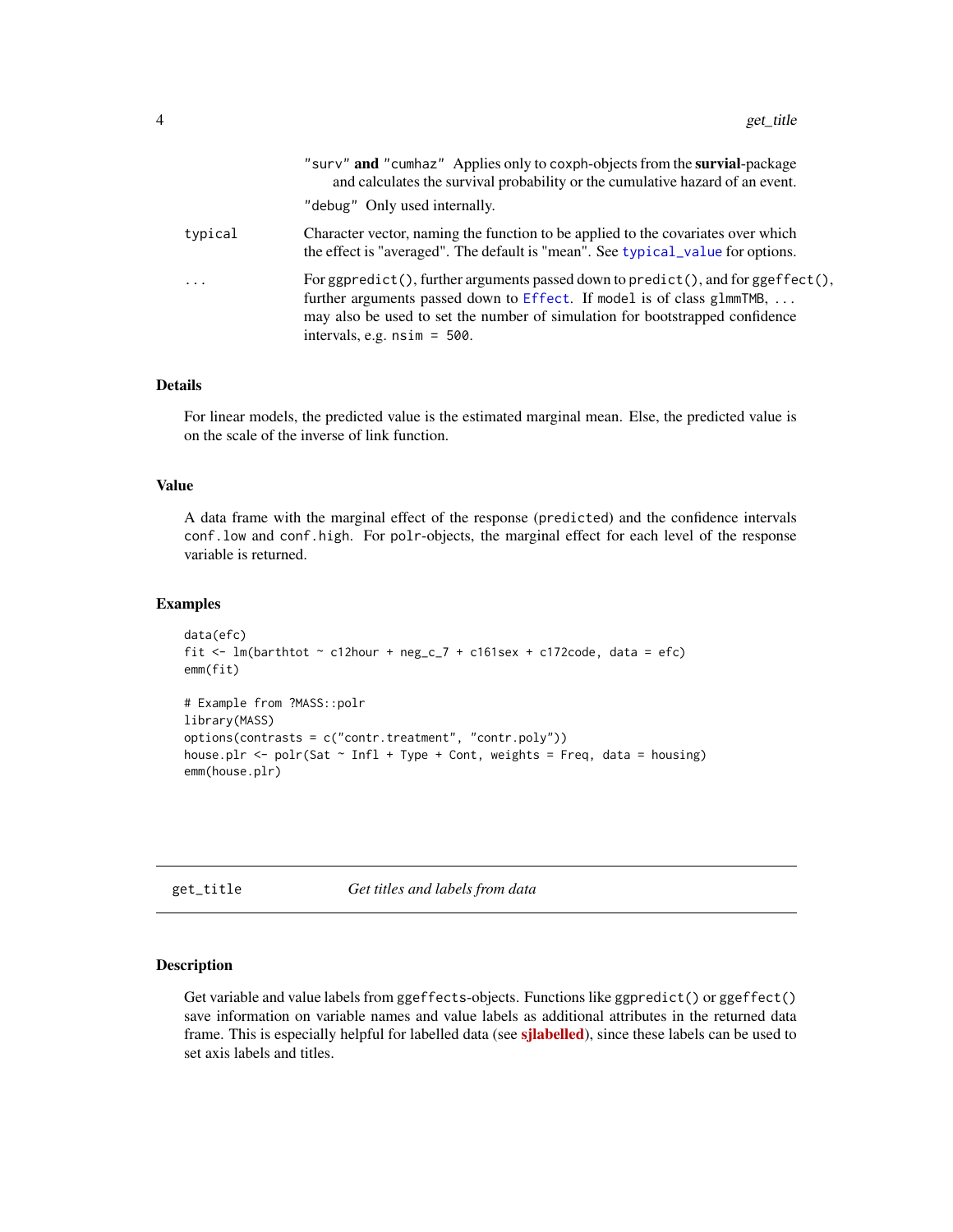<span id="page-4-0"></span>get\_title 5

#### Usage

```
get_title(x, case = NULL)
get_x_title(x, case = NULL)
get_y_title(x, case = NULL)
get_legend_title(x, case = NULL)
get_legend_labels(x, case = NULL)
get_x_labels(x, case = NULL)
get_complete_df(x, case = NULL)
```
#### Arguments

|      | An object of class ggeffects, as returned by any ggeffects-function; for get_complete_df(),<br>must be a list of ggeffects-objects.                  |
|------|------------------------------------------------------------------------------------------------------------------------------------------------------|
| case | Desired target case. Labels will automatically converted into the specified char-<br>acter case. See convert_case for more details on this argument. |

#### Value

The titles or labels as character string, or NULL, if variables had no labels; get\_complete\_df() returns the input list x as single data frame, where the grouping variable indicates the marginal effects for each term.

```
data(efc)
efc$c172code <- sjmisc::to_factor(efc$c172code)
fit <- lm(barthtot \sim c12hour + neg_c_7 + c161sex + c172code, data = efc)
mydf <- ggpredict(fit, terms = c("c12hour", "c161sex", "c172code"))
library(ggplot2)
ggplot(mydf, aes(x = x, y = predicted, colour = group)) +stat_smooth(method = "lm") +
  facet_wrap(~facet, ncol = 2) +
  labs(
   x = get_x_title(mydf),y = get_y_titile(mydf),
   colour = get_legend_title(mydf)
  )
# get marginal effects, a list of data frames (one data frame per term)
eff <- ggeffect(fit)
eff
get_complete_df(eff)
```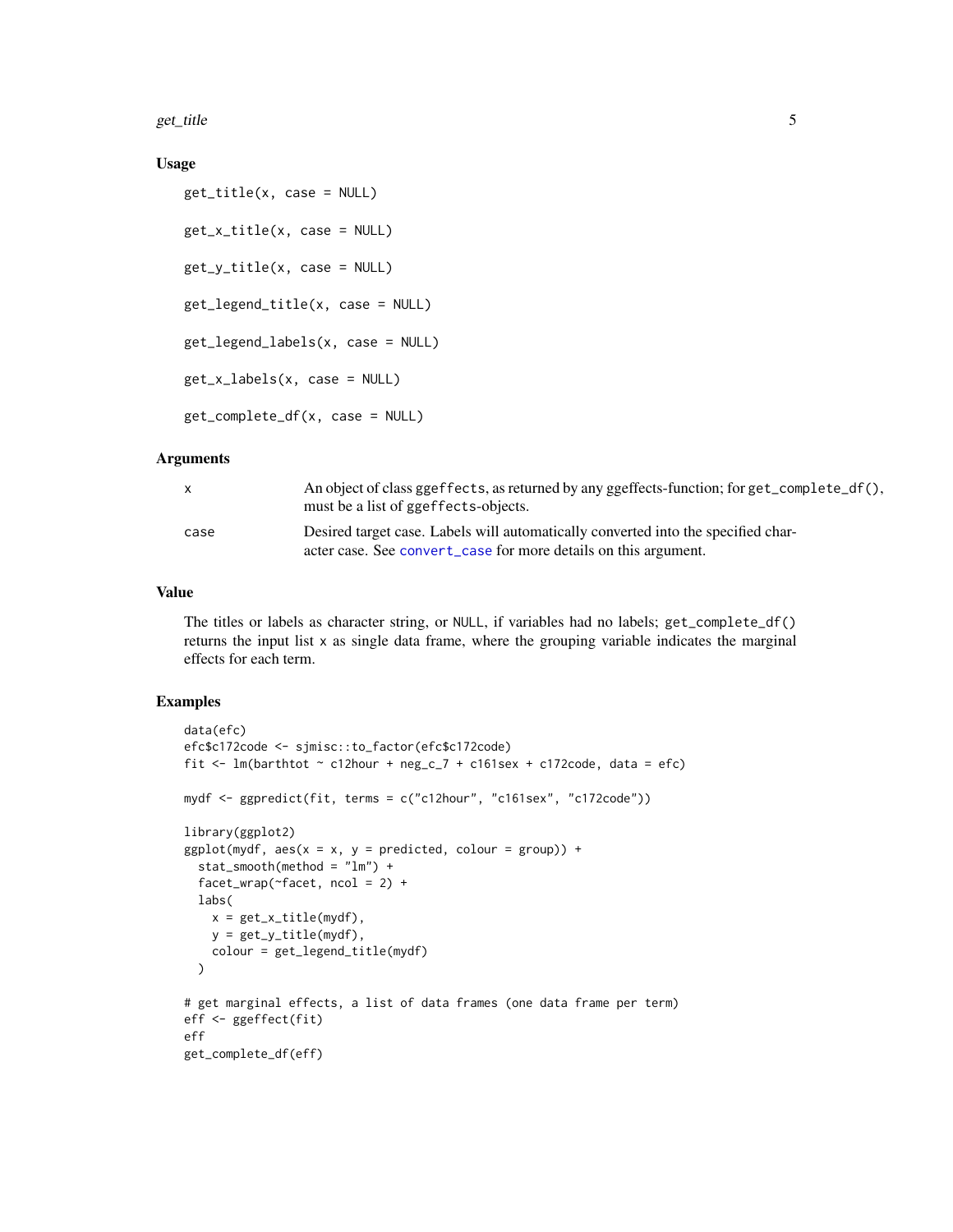```
# get marginal effects for education only, and get x-axis-labels
mydat <- eff[["c172code"]]
ggplot(mydat, aes(x = x, y = predicted, group = group)) +stat_summary(fun.y = sum, geom = "line") +
  scale_x_discrete(labels = get_x_labels(mydat))
```
ggaverage *Get marginal effects from model terms*

#### Description

ggpredict() computes predicted (fitted) values for the response, at the margin of specific values from certain model terms, where additional model terms indicate the grouping structure. ggeffect() computes marginal effects by internally calling [Effect](#page-0-0). ggaverage() computes the average predicted values. The result is returned as tidy data frame.

#### Usage

```
ggaverage(model, terms, ci.lvl = 0.95, type = c("fe", "re", "fe.zi","re.zi"), typical = "mean", ppd = FALSE, x.as.factor = FALSE,
 condition = NULL, ...)ggeffect(model, terms, ci.lvl = 0.95, x.as.factor = FALSE, ...)ggpredict(model, terms, ci.lvl = 0.95, type = c("fe", "re", "fe.zi","re.zi", "surv", "cumhaz", "debug"), typical = "mean",
 condition = NULL, ppd = FALSE, x.as.factor = FALSE,
  full.data = FALSE, vcov.fun = NULL, vcov.type = NULL,
  vcov.args = NULL, ...)
```

| model | A fitted model object, or a list of model objects. Any model that supports com-<br>mon methods like predict(), family() or model. frame() should work. For<br>ggeffect(), any model that is supported by the <b>effects</b> -package should work.                                                                                                                                                                                                                                                                                                                                                                                                                                                                                                                                                                                                                                             |
|-------|-----------------------------------------------------------------------------------------------------------------------------------------------------------------------------------------------------------------------------------------------------------------------------------------------------------------------------------------------------------------------------------------------------------------------------------------------------------------------------------------------------------------------------------------------------------------------------------------------------------------------------------------------------------------------------------------------------------------------------------------------------------------------------------------------------------------------------------------------------------------------------------------------|
| terms | Character vector (or a formula) with the names of those terms from model, for<br>which marginal effects should be displayed. At least one term is required to<br>calculate effects for certain terms, maximum length is three terms, where the<br>second and third term indicate the groups, <i>i.e.</i> predictions of first term are<br>grouped by the levels of the second (and third) term. If terms is missing or<br>NULL, marginal effects for each model term are calculated. It is also possible<br>to define specific values for terms, at which marginal effects should be calcu-<br>lated (see 'Details'). All remaining covariates that are not specified in terms<br>are held constant (if $full.data = FALSE$ , the default) or are set to the values<br>from the observations (i.e. are kept as they happen to be; see 'Details'). See also<br>argument condition and typical. |

<span id="page-5-0"></span>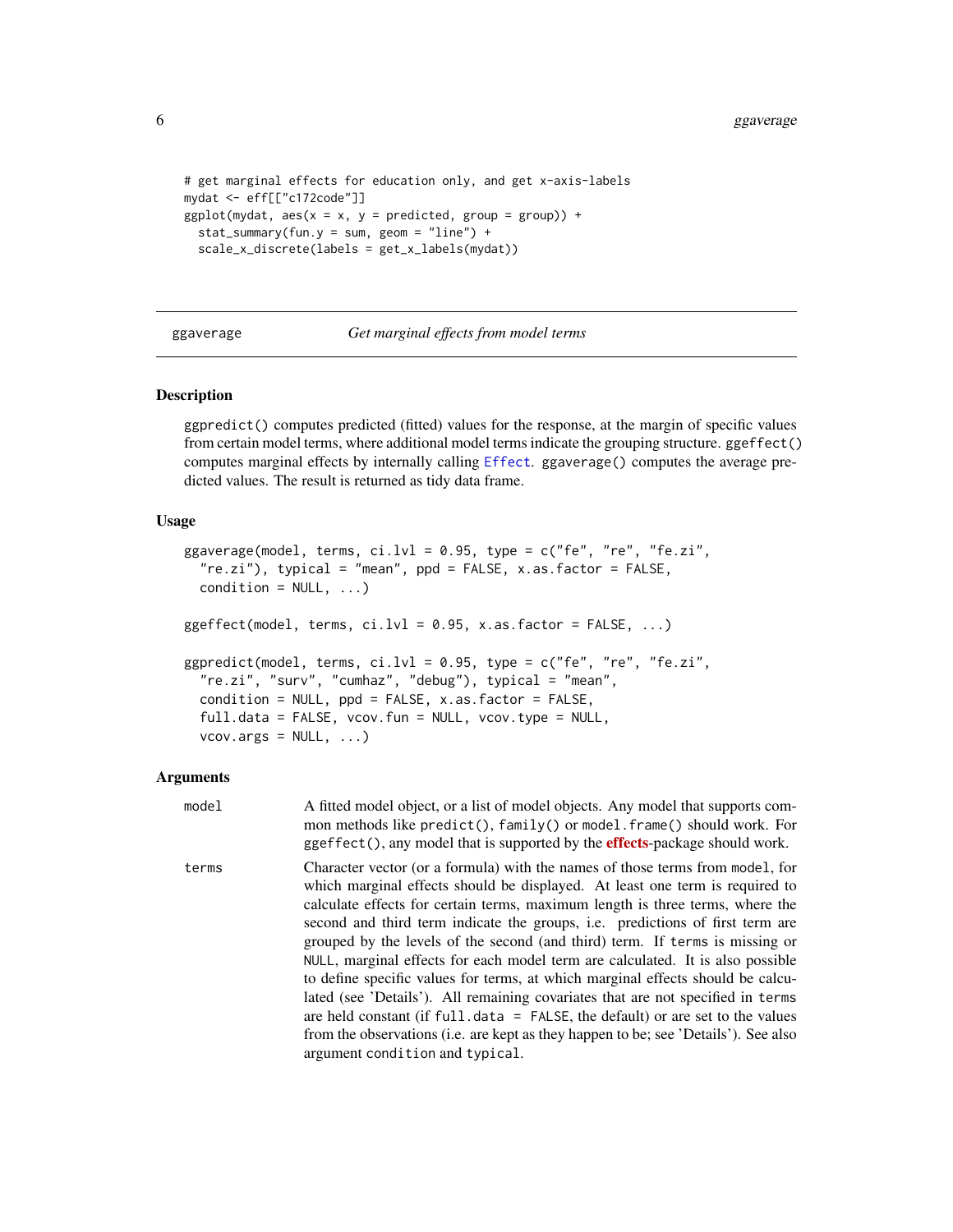<span id="page-6-0"></span>

| ggaverage | 7                                                                                                                                                                                                                                                                                                                                                                                                                                                                                                                                                                                                                                                                                                                                                                                                                                                                                              |
|-----------|------------------------------------------------------------------------------------------------------------------------------------------------------------------------------------------------------------------------------------------------------------------------------------------------------------------------------------------------------------------------------------------------------------------------------------------------------------------------------------------------------------------------------------------------------------------------------------------------------------------------------------------------------------------------------------------------------------------------------------------------------------------------------------------------------------------------------------------------------------------------------------------------|
| ci.lvl    | Numeric, the level of the confidence intervals. For ggpredict (), use ci. $1vl = NA$ ,<br>if confidence intervals should not be calculated (for instance, due to computation<br>time).                                                                                                                                                                                                                                                                                                                                                                                                                                                                                                                                                                                                                                                                                                         |
| type      | Character, only applies for mixed effects models and/or models with zero-inflation.                                                                                                                                                                                                                                                                                                                                                                                                                                                                                                                                                                                                                                                                                                                                                                                                            |
|           | "fe" Predicted values are conditioned on the fixed effects or conditional model<br>only. For instance, for models fitted with zeroinf1 from pscl, this would<br>return the predicted mean from the count component (without zero-inflation).<br>For models of class glmmTMB, this type calls $predict( , type = "link").$<br>"re" Predicted values are conditioned on the random effects. This only applies<br>to mixed models, and type $=$ "re" does not condition on the zero-inflation<br>component of the model. Prediction intervals also consider the uncertainty<br>in the variance parameters. For models of class glmmTMB, this type calls<br>$predict(, type = "link").$ Note: For models of class glmmTMB, the<br>random effect variances only affect the confidence intervals of predictions,<br>not the predicted values themselves (because this is currently not imple-        |
|           | mented in glmmTMB).<br>"fe.zi" Predicted values are conditioned on the fixed effects and the zero-<br>inflation component. For instance, for models fitted with zeroinfl from<br>pscl, this would return the predicted response and for glmmTMB, this would<br>return the expected value $mu*(1-p)$ without conditioning on random ef-<br>fects. For models of class glmmTMB, this type calls predict(, type = "response").<br>"re.zi" Predicted values are conditioned on the random effects and the zero-<br>inflation component. For models fitted with glmmTMB, this would return<br>the expected value $mu*(1-p)$ , conditioned on random effects. Prediction<br>intervals also consider the uncertainty in the variance parameters. For mod-<br>els of class glmmTMB, this type calls simulate(), because conditioning on<br>random effects is not yet implemented in predict.glmmTMB(). |

"surv" and "cumhaz" Applies only to coxph-objects from the survial-package and calculates the survival probability or the cumulative hazard of an event. "debug" Only used internally.

typical Character vector, naming the function to be applied to the covariates over which the effect is "averaged". The default is "mean". See [typical\\_value](#page-0-0) for options.

- ppd Logical, if TRUE, predictions for Stan-models are based on the posterior predictive distribution ([posterior\\_predict](#page-0-0)). If FALSE (the default), predictions are based on posterior draws of the linear predictor ([posterior\\_linpred](#page-0-0)).
- x.as.factor Logical, if TRUE, preserves factor-class as x-column in the returned data frame. By default, the x-column is always numeric.

condition Named character vector, which indicates covariates that should be held constant at specific values. Unlike typical, which applies a function to the covariates to determine the value that is used to hold these covariates constant, condition can be used to define exact values, for instance condition =  $c$ (covariate1 = 20, covariate2 = 5). See 'Examples'.

... For ggpredict(), further arguments passed down to predict(), and for ggeffect(), further arguments passed down to [Effect](#page-0-0). If model is of class glmmTMB, ... may also be used to set the number of simulation for bootstrapped confidence intervals, e.g. nsim = 500.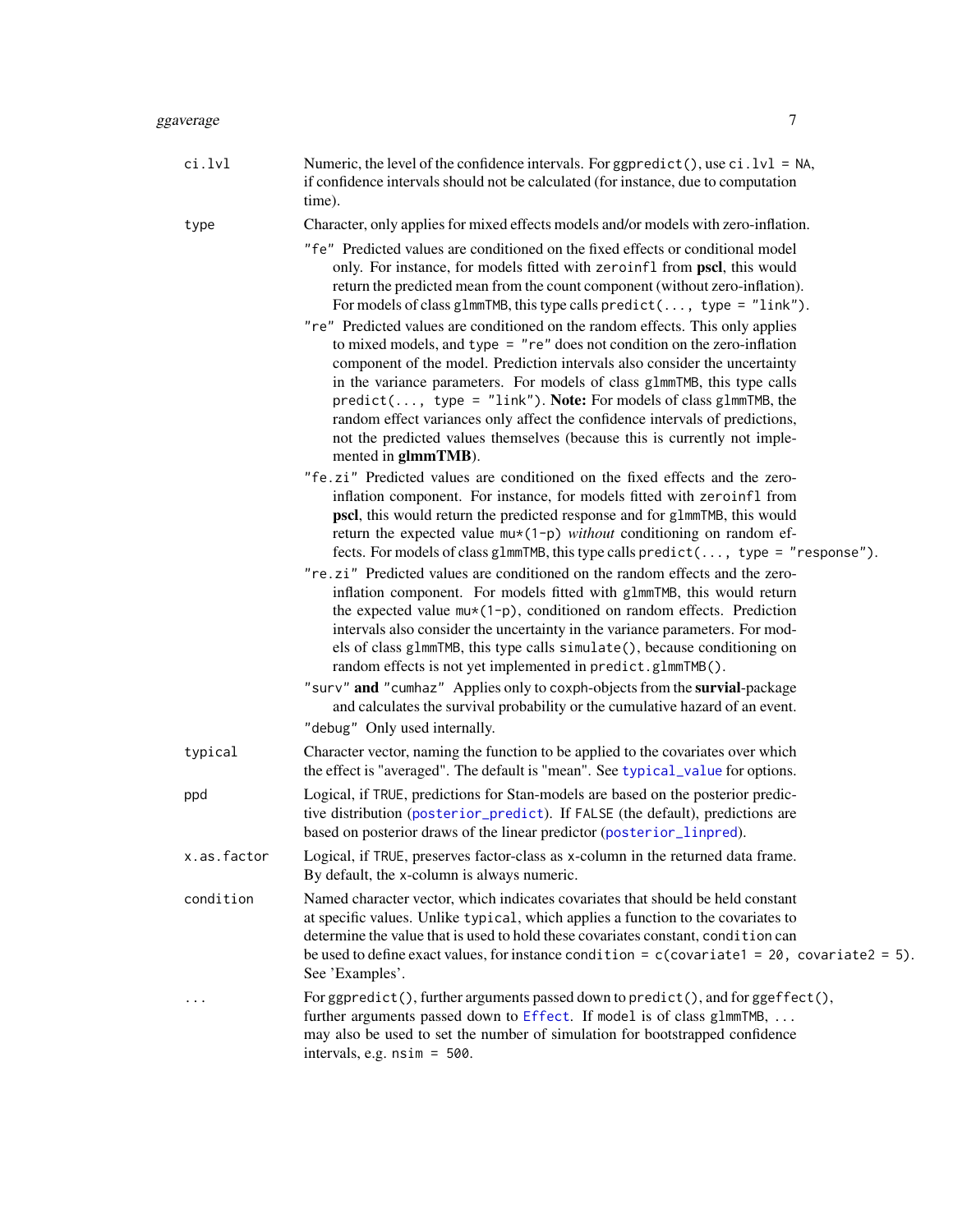<span id="page-7-0"></span>

| full.data | Logical, if TRUE, the returned data frame contains predictions for all observa-<br>tions. This data frame also has columns for residuals and observed values, and<br>can also be used to plot a scatter plot of all data points or fitted values. If FALSE<br>(the default), the returned data frame only contains predictions for all combina-<br>tions of unique values of the model's predictors. Residuals and observed values<br>are set to NA. Usually, this argument is only used internally by ggaverage(). |
|-----------|---------------------------------------------------------------------------------------------------------------------------------------------------------------------------------------------------------------------------------------------------------------------------------------------------------------------------------------------------------------------------------------------------------------------------------------------------------------------------------------------------------------------|
| vcov.fun  | String, indicating the name of the $\vee \vee \vee$ ()-function from the <b>sandwich</b> -package,<br>e.g. vcov. fun = "vcov $CL$ ", which is used to compute robust standard errors<br>for predictions. If NULL, standard errors (and confidence intervals) for predic-<br>tions are based on the standard errors as returned by the predict()-function.<br><b>Note</b> that probably not all model objects that work with ggpredict () are also<br>supported by the <b>sandwich</b> -package.                     |
| vcov.type | Character vector, specifying the estimation type for the robust covariance matrix<br>estimation (see vcovHC for details).                                                                                                                                                                                                                                                                                                                                                                                           |
| vcov.args | List of named vectors, used as additional arguments that are passed down to<br>vcov.fun.                                                                                                                                                                                                                                                                                                                                                                                                                            |

#### Details

#### Supported Models

Currently supported model-objects are: lm, glm, glm.nb, lme, lmer, glmer, glmer.nb, nlmer, glmmTMB, gam, vgam, gamm, gamm4, multinom, betareg, gls, gee, plm, lrm, polr, clm, hurdle, zeroinfl, svyglm, svyglm.nb, truncreg, coxph, stanreg, brmsfit, lmRob, glmRob, brglm and rlm. Other models not listed here are passed to a generic predict-function and might work as well, or maybe with ggeffect(), which effectively does the same as ggpredict(). The main difference is that ggpredict() calls predict(), while ggeffect() calls [Effect](#page-0-0) to compute marginal effects.

Difference between ggpredict() and ggeffect()

ggpredict() and ggeffect() differ in how factors are held constant: ggpredict() uses the reference level, while ggeffect() computes a kind of "average" value, which represents the proportions of each factor's category.

#### Marginal Effects at Specific Values

Specific values of model terms can be specified via the terms-argument. Indicating levels in square brackets allows for selecting only specific groups or values resp. value ranges. Term name and levels in brackets must be separated by a whitespace character, e.g. terms =  $c("age", "eduction [1,3]").$ Numeric ranges, separated with colon, are also allowed: terms = c("education", "age [30:60]").

The terms-argument also supports the same shortcuts as the values-argument in rprs\_values(). So terms = "age [meansd]" would return predictions for the values one standard deviation below the mean age, the mean age and one SD above the mean age. terms = "age [quart2]" would calculate predictions at the value of the lower, median and upper quartile of age.

Furthermore, it is possible to specify a function name. Values for predictions will then be transformed, e.g. terms = "income [exp]". This is useful when model predictors were transformed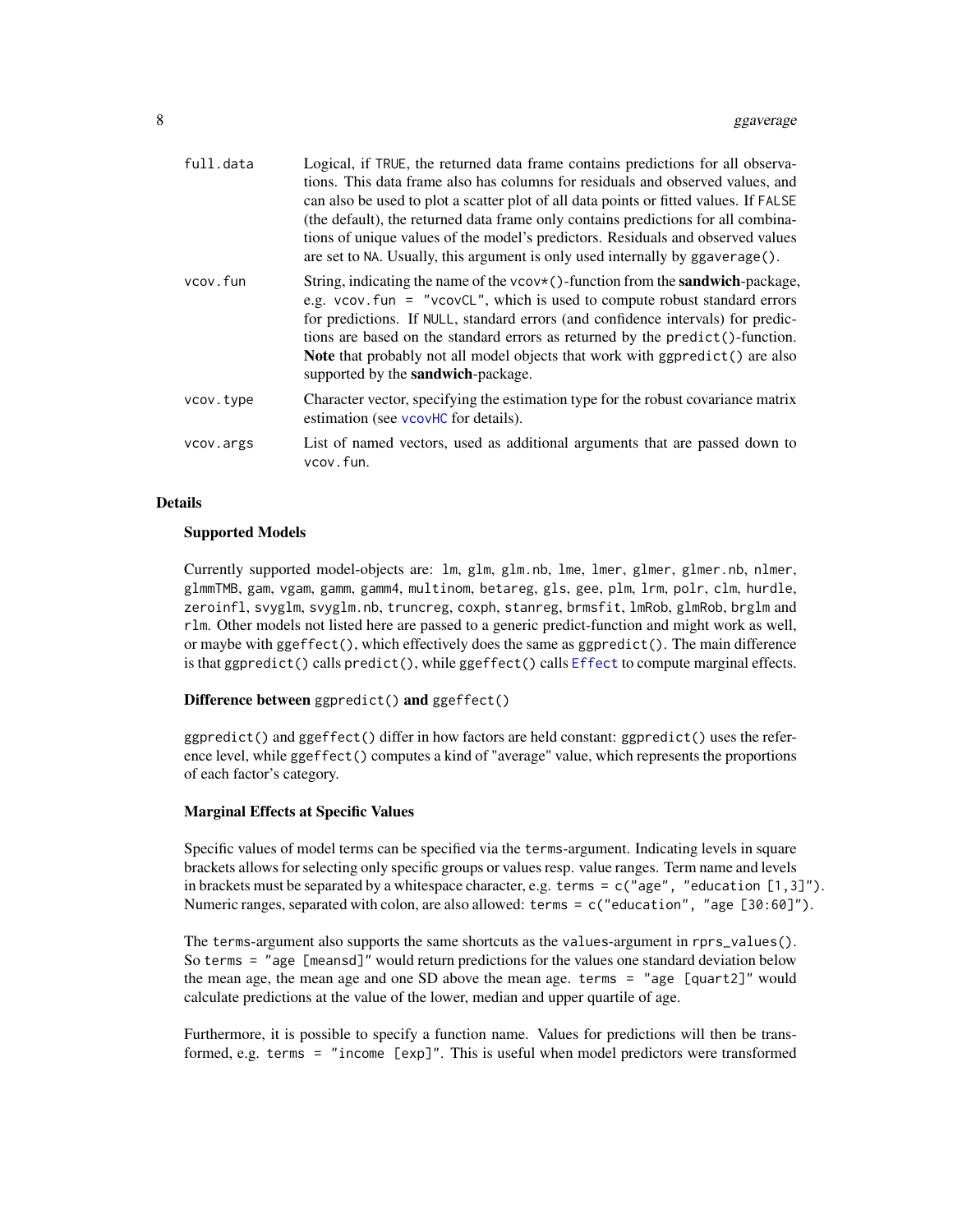#### <span id="page-8-0"></span>ggaverage 9

for fitting the model and should be back-transformed to the original scale for predictions.

Finally, numeric vectors for which no specific values are given, a "pretty range" is calculated (see [pretty\\_range](#page-14-1)), to avoid memory allocation problems for vectors with many unique values. If a numeric vector is specified as second or third term (i.e. if this vector represents a grouping structure), representative values (see [rprs\\_values](#page-15-1)) are chosen. If all values for a numeric vector should be used to compute predictions, you may use e.g. terms = "age [all]". See also package vignettes.

#### Holding covariates at constant values

For ggpredict(), if full.data = FALSE, expand.grid() is called on all unique combinations of model.frame(model)[, terms] and used as newdata-argument for predict(). In this case, all remaining covariates that are not specified in terms are held constant: Numeric values are set to the mean (unless changed with the condition or typical-argument), factors are set to their reference level (may also be changed with condition) and character vectors to their mode (most common element).

ggaverage() computes the average predicted values, by calling ggpredict() with full.data = TRUE, where argument newdata =  $model$ .  $frame(model)$  is used in  $predict()$ . Hence, predictions are made on the model data. In this case, all remaining covariates that are not specified in terms are *not* held constant, but vary between observations (and are kept as they happen to be). The predicted values are then averaged for each group (if any). Thus,  $ggpredict()$  can be considered as calculating marginal effects at the mean, while ggaverage() computes average marginal effects.

ggeffect(), by default, sets remaining numeric covariates to their mean value, while for factors, a kind of "average" value, which represents the proportions of each factor's category, is used.

#### Bayesian Regression Models

ggpredict() also works with **Stan-**models from the **[rstanarm](https://CRAN.R-project.org/package=rstanarm)** or **[brms](https://CRAN.R-project.org/package=brms)**-package. The predicted values are the median value of all drawn posterior samples. The confidence intervals for Stanmodels are actually high density intervals, computed by [hdi](#page-0-0), unless ppd = TRUE. If ppd = TRUE, predictions are based on draws of the posterior predictive distribution and the uncertainty interval is computed using [predictive\\_interval](#page-0-0). By default (i.e. ppd = FALSE), the predictions are based on [posterior\\_linpred](#page-0-0) and hence have some limitations: the uncertainty of the error term is not taken into account. The recommendation is to use the posterior predictive distribution ([posterior\\_predict](#page-0-0)). Note that for binomial models, the newdata-argument used in posterior\_predict() must also contain the vector with the number of trials. In this case, a dummy-vector is used, where all values for the response are set to 1.

#### Zero-Inflated Mixed Models with glmmTMB

If model is of class glmmTMB, bootstrapped confidence intervals are calculated for predictions conditioned on the zero-inflated part of the model, when the uncertainty in the random-effect paramters is ignored (i.e. when type = "fe.zi", see Brooks et al. 2017, pp.391-392 for details). type = "fe.zi" returns predicted values at population *mode*, not mean. If predictions are also conditioned on random effects (i.e. type = "re.zi"), predicted values are based on simulations (see Brooks et al. 2017, pp.392-393 for details).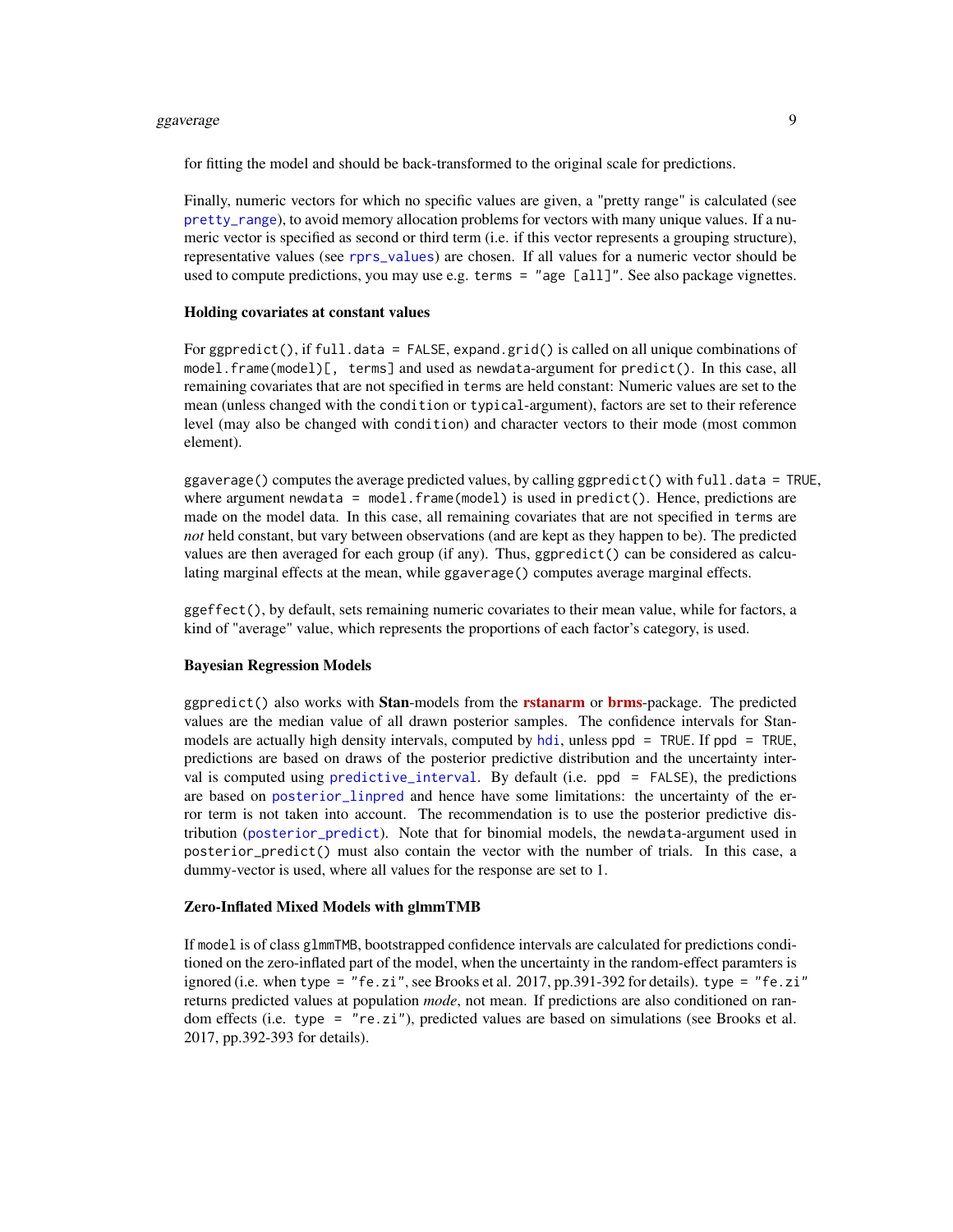#### <span id="page-9-0"></span>Value

A data frame (with ggeffects class attribute) with consistent data columns:

x the values of the first term in terms, used as x-position in plots.

predicted the predicted values of the response, used as y-position in plots.

conf.low the lower bound of the confidence interval for the predicted values.

conf.high the upper bound of the confidence interval for the predicted values.

observed if full.data = TRUE, this columns contains the observed values (the response vector).

residuals if full.data = TRUE, this columns contains residuals.

group the grouping level from the second term in terms, used as grouping-aesthetics in plots.

facet the grouping level from the third term in terms, used to indicate facets in plots.

For proportional odds logistic regression (see [polr](#page-0-0)) resp. cumulative link models (e.g., see [clm](#page-0-0)), an additional column response.level is returned, which indicates the grouping of predictions based on the level of the model's response.

#### Note

Since data for ggaverage() comes from the model frame, not all possible combinations of values in terms might be present in the data, thus lines or confidence bands from plot() might not span over the complete x-axis-range.

polr-, clm-models, or more generally speaking, models with ordinal or multinominal outcomes, have an additional column response.level, which indicates with which level of the response variable the predicted values are associated.

The print()-method gives a clean output (especially for predictions by groups), and indicates at which values covariates were held constant. Furthermore, the print()-method has the arguments digits and n, to control number of decimals and lines to be printed.

#### References

Brooks ME, Kristensen K, Benthem KJ van, Magnusson A, Berg CW, Nielsen A, et al. glmmTMB Balances Speed and Flexibility Among Packages for Zero-inflated Generalized Linear Mixed Modeling. The R Journal. 2017;9: 378–400.

```
data(efc)
fit <- lm(barthtot \sim c12hour + neg_c 7 + c161sex + c172code, data = efc)ggpredict(fit, terms = "c12hour")
ggpredict(fit, terms = "c12hour", full.data = TRUE)
ggpredict(fit, terms = c("c12hour", "c172code"))
ggpredict(fit, terms = c("c12hour", "c172code", "c161sex"))
# specified as formula
ggpredict(fit, terms = \sim c12hour + c172code + c161sex)
```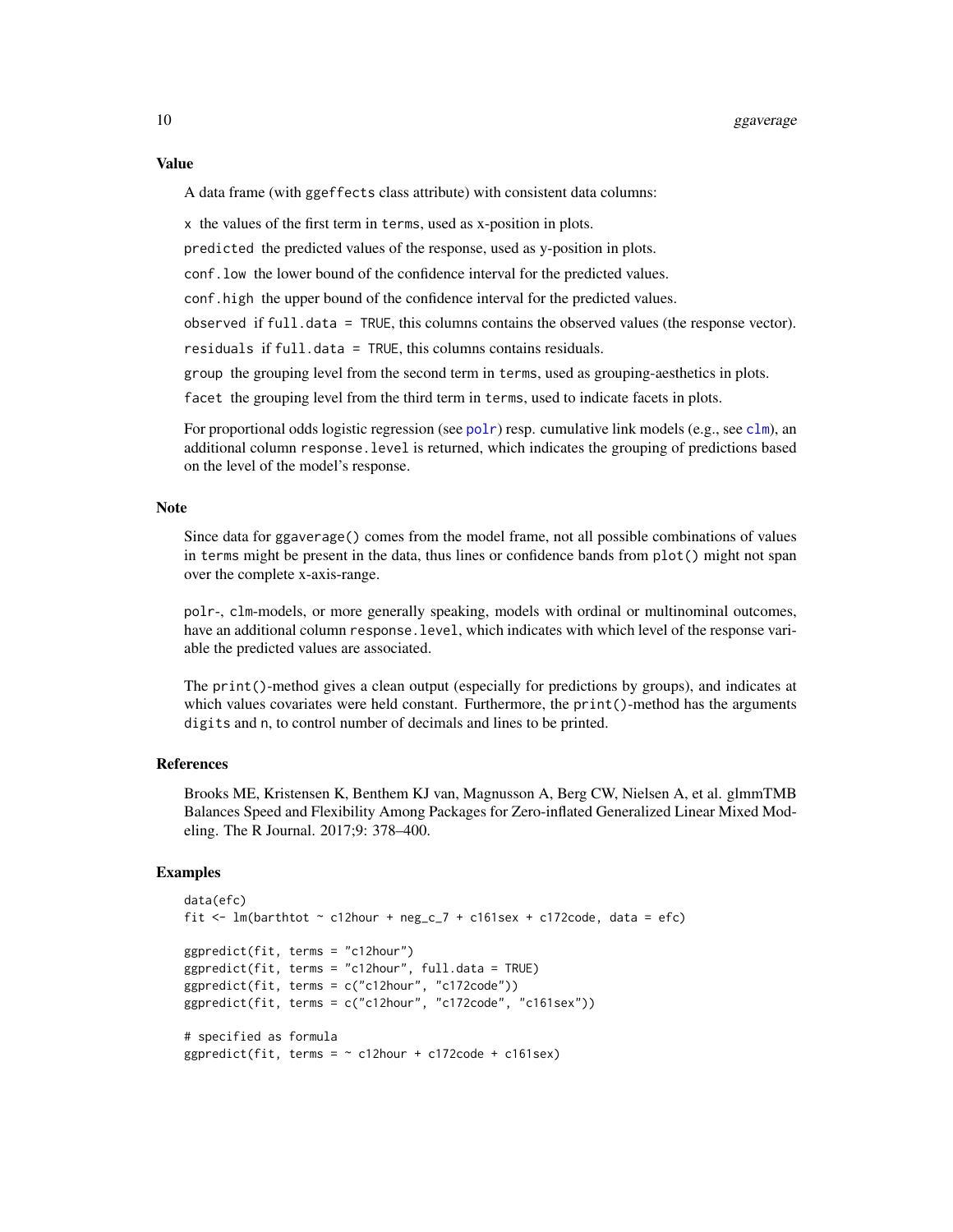```
# only range of 40 to 60 for variable 'c12hour'
ggpredict(fit, terms = "c12hour [40:60]")
# using "summary()" shows that covariate "neg_c_7" is held
# constant at a value of 11.84 (its mean value). To use a
# different value, use "condition"
ggpredict(fit, terms = "c12hour [40:60]", condition = c(neg_c_7 = 20))
# to plot ggeffects-objects, you can use the 'plot()'-function.
# the following examples show how to build your ggplot by hand.
# plot predicted values, remaining covariates held constant
library(ggplot2)
mydf <- ggpredict(fit, terms = "c12hour")
ggplot(mydf, aes(x, predicted)) +
 geom_line() +
 geom\_ribbon(aes(ymin = conf.low, ymax = conf.high), alpha = .1)# with "full.data = TRUE", remaining covariates vary between
# observations, so fitted values can be plotted
mydf <- ggpredict(fit, terms = "c12hour", full.data = TRUE)
ggplot(mydf, aes(x, predicted)) + geom_point()
# you can add a smoothing-geom to show the linear trend of fitted values
ggplot(mydf, aes(x, predicted)) +
 geom\_smooth(method = "lm", se = FALSE) +geom_point()
# three variables, so we can use facets and groups
mydf <- ggpredict(
 fit,
 terms = c("c12hour", "c161sex", "c172code"),
 full.data = TRUE
\lambdaggplot(mydf, aes(x = x, y = predicted, colour = group)) +stat\_smooth(method = "lm", se = FALSE) +facet_wrap(~facet, ncol = 2)
# average marginal effects
mydf <- ggaverage(fit, terms = c("c12hour", "c172code"))
ggplot(mydf, aes(x = x, y = predicted, colour = group)) +stat_smooth(method = "lm", se = FALSE)
# select specific levels for grouping terms
mydf <- ggpredict(fit, terms = c("c12hour", "c172code [1,3]", "c161sex"))
ggplot(mydf, aes(x = x, y = predicted, colour = group)) +stat_smooth(method = "lm", se = FALSE) +
 facet_wrap(~facet) +
 labs(
   y = get_y_title(mydf),
   x = get_x_title(mydf),colour = get_legend_title(mydf)
```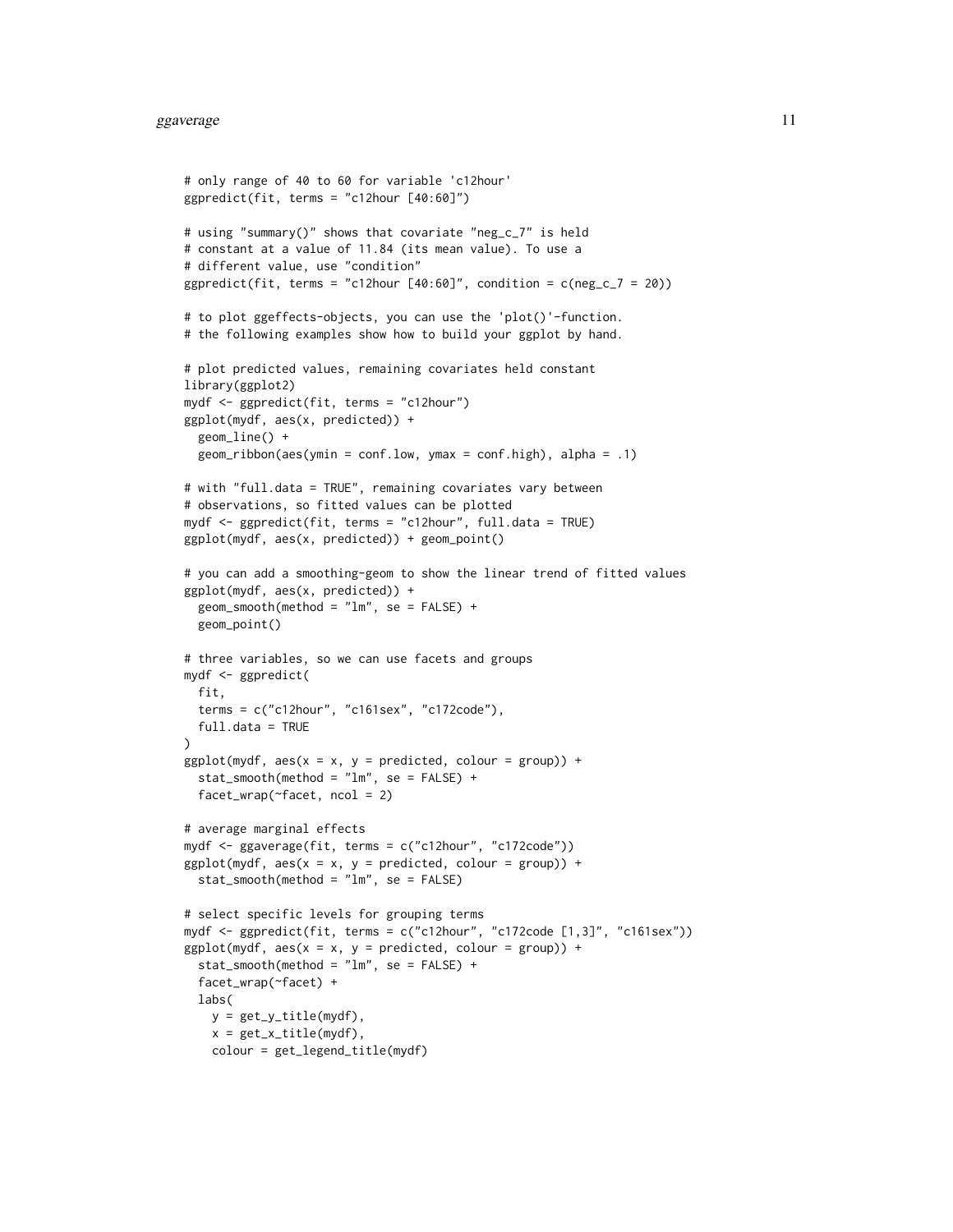```
# level indication also works for factors with non-numeric levels
# and in combination with numeric levels for other variables
library(sjlabelled)
data(efc)
efc$c172code <- as_label(efc$c172code)
fit <- lm(barthtot \sim c12hour + neg_c_7 + c161sex + c172code, data = efc)
ggpredict(fit, terms = c("c12hour",
  "c172code [low level of education, high level of education]",
  "c161sex [1]"))
# use categorical value on x-axis, use axis-labels, add error bars
dat <- ggpredict(fit, terms = c("c172code", "c161sex"))
ggplot(data, aes(x, predicted, colour = group)) +geom_point(position = position_dodge(.1)) +
 geom_errorbar(
   aes(ymin = conf.low, ymax = conf.high),
   position = position_dodge(.1)
 ) +scale_x_continuous(breaks = 1:3, labels = get_x_labels(dat))
# 3-way-interaction with 2 continuous variables
data(efc)
# make categorical
efc$c161sex <- as_factor(efc$c161sex)
fit <- lm(neg_c_7 \sim c12hour \cdot barthtot \cdot c161sex, data = efc)# select only levels 30, 50 and 70 from continuous variable Barthel-Index
dat <- ggpredict(fit, terms = c("c12hour", "barthtot [30,50,70]", "c161sex"))
ggplot(data, aes(x = x, y = predicted, colour = group)) +stat_smooth(method = "lm", se = FALSE, fullrange = TRUE) +
 facet_wrap(~facet) +
 labs(
   colour = get_legend_title(dat),
   x = get_x_title(data),y = get_y_title(dat),
   title = get_title(dat)
 \lambda# or with ggeffects' plot-method
## Not run:
plot(dat, ci = FALSE)
## End(Not run)
# use factor levels as x-column in returned data frame
data(efc)
efc$c161sex <- as_label(efc$c161sex)
fit \leq lm(neg_c_7 \sim c12hour + c161sex, data = efc)
ggpredict(fit, terms = "c161sex", x.as.factor = TRUE)
# marginal effects for polynomial terms
data(efc)
fit \leq glm(
```
)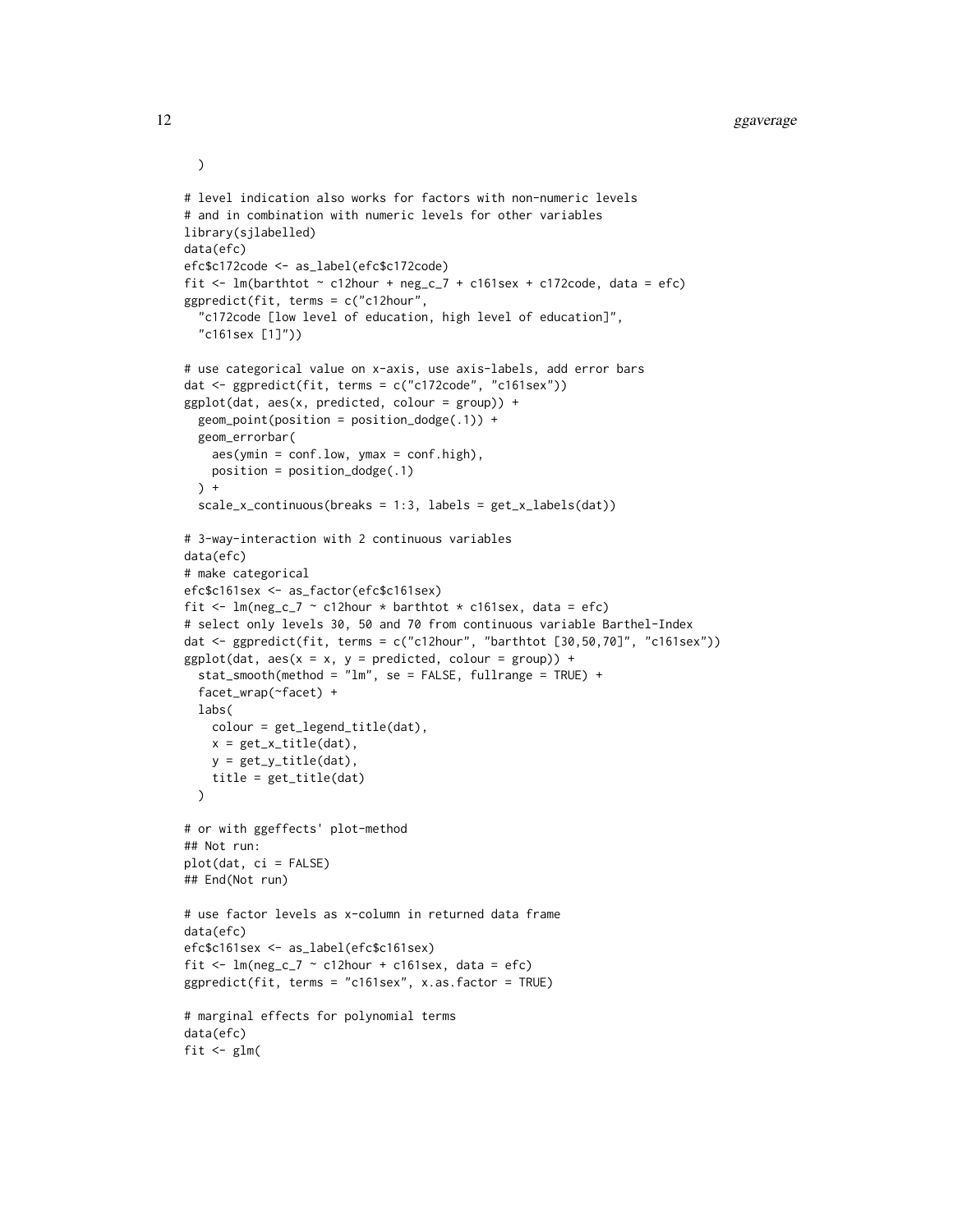<span id="page-12-0"></span>plot the contract of the contract of the contract of the contract of the contract of the contract of the contract of the contract of the contract of the contract of the contract of the contract of the contract of the contr

```
tot_sc_e ~ c12hour + e42dep + e17age + I(e17age^2) + I(e17age^3),
  data = efc,family = poisson()
\mathcal{L}ggeffect(fit, terms = "e17age")
```
plot *Plot ggeffects-objects*

#### Description

A generic plot-method for ggeffects-objects.

#### Usage

```
## S3 method for class 'ggeffects'
plot(x, ci = TRUE, facets, rawdata = FALSE,
  colors = "Set1", alpha = 0.15, dodge = 0.1, use.theme = TRUE,
  dot.alpha = 0.5, jitter = 0.2, log.y = FALSE, case = NULL,
  show.legend = TRUE, show.title = TRUE, show.x.title = TRUE,
  show.y.title = TRUE, dot.size = NULL, line.size = NULL, \ldots)
```

| X       | An object of class ggeffects, as returned by the functions from this package.                                                                                                                                                                                                                                                                                                                             |
|---------|-----------------------------------------------------------------------------------------------------------------------------------------------------------------------------------------------------------------------------------------------------------------------------------------------------------------------------------------------------------------------------------------------------------|
| ci      | Logical, if TRUE, confidence bands (for continuous variables at x-axis) resp. er-<br>ror bars (for factors at x-axis) are plotted. May also be a character vector with<br>either $ci = "dash"$ or $ci = "dot",$ to plot dashed or dotted lines instead of<br>a ribbon for confidence bands. For ggeffects-objects from ggpredict() with<br>argument $full.data = TRUE, ci is automatically set to FALSE.$ |
| facets  | Logical, defaults to TRUE, if x has a column named facet, and defaults to FALSE,<br>if x has no such column. Set facets $=$ TRUE to wrap the plot into facets even<br>for grouping variables (see 'Examples').                                                                                                                                                                                            |
| rawdata | Logical, if TRUE, a layer with raw data from response by predictor on the x-axis,<br>plotted as point-geoms, is added to the plot.                                                                                                                                                                                                                                                                        |
| colors  | Character vector with color values in hex-format, valid color value names (see<br>demo("colors") or a name of a color brewer palette. Following options are<br>valid for colors:                                                                                                                                                                                                                          |
|         | • If not specified, the color brewer palette "Set1" will be used.                                                                                                                                                                                                                                                                                                                                         |
|         | • If "gs", a greyscale will be used.                                                                                                                                                                                                                                                                                                                                                                      |
|         | • If "bw", the plot is black/white and uses different line types to distinguish<br>groups.                                                                                                                                                                                                                                                                                                                |
|         | • If colors is any valid color brewer palette name, the related palette will be<br>used. Use display. brewer. all to view all available palette names.                                                                                                                                                                                                                                                    |
|         |                                                                                                                                                                                                                                                                                                                                                                                                           |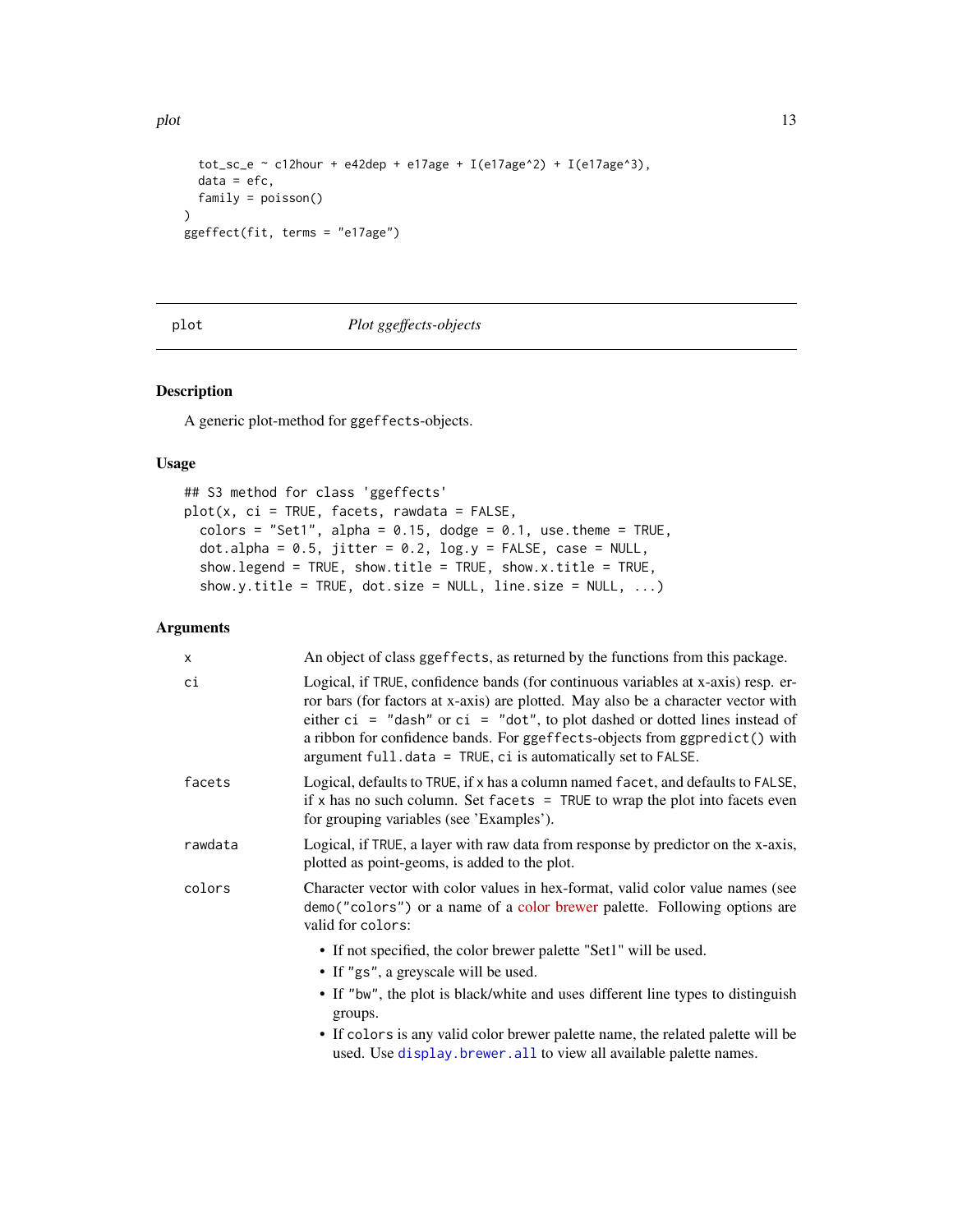<span id="page-13-0"></span>

|              | • Else specify own color values or names as vector (e.g. colors = c("#f00000", "#00ff00")).                                                                                                                                                                                                                                            |
|--------------|----------------------------------------------------------------------------------------------------------------------------------------------------------------------------------------------------------------------------------------------------------------------------------------------------------------------------------------|
| alpha        | Alpha value for the confidence bands.                                                                                                                                                                                                                                                                                                  |
| dodge        | Value for offsetting or shifting error bars, to avoid overlapping. Only applies, if<br>a factor is plotted at the x-axis; in such cases, the confidence bands are replaced<br>by error bars.                                                                                                                                           |
| use.theme    | Logical, if TRUE, a slightly tweaked version of ggplot's minimal-theme is applied<br>to the plot. If FALSE, no theme-modifications are applied.                                                                                                                                                                                        |
| dot.alpha    | Alpha value for data points, when rawdata = $TRUE$ .                                                                                                                                                                                                                                                                                   |
| jitter       | Numeric, between 0 and 1. If not NULL and rawdata = TRUE, adds a small<br>amount of random variation to the location of data points dots, to avoid over-<br>plotting. Hence the points don't reflect exact values in the data. For binary<br>outcomes, raw data is never jittered to avoid that data points exceed the axis<br>limits. |
| log.y        | Logical, if TRUE, the y-axis scale is log-transformed. This might be useful for<br>binomial models with predicted probabilities on the y-axis.                                                                                                                                                                                         |
| case         | Desired target case. Labels will automatically converted into the specified char-<br>acter case. See convert_case for more details on this argument.                                                                                                                                                                                   |
| show. legend | Logical, shows or hides the plot legend.                                                                                                                                                                                                                                                                                               |
| show.title   | Logical, shows or hides the plot title-                                                                                                                                                                                                                                                                                                |
| show.x.title | Logical, shows or hides the plot title for the x-axis.                                                                                                                                                                                                                                                                                 |
| show.y.title | Logical, shows or hides the plot title for the y-axis.                                                                                                                                                                                                                                                                                 |
| dot.size     | Numeric, size of the point geoms.                                                                                                                                                                                                                                                                                                      |
| line.size    | Numeric, size of the line geoms.                                                                                                                                                                                                                                                                                                       |
| .            | Further arguments passed down to $ggplot::scale_y*()$ , to control the appear-<br>ance of the y-axis.                                                                                                                                                                                                                                  |

#### Details

 $ggpredict()$  with argument full.data = FALSE computes marginal effects at the mean, where covariates are held constant. In this case, the slope between groups does not vary and the standard errors and confidence intervals have the same "trend" as the predicted values. Hence, plotting confidence bands or error bars is possible. However, ggpredict() with argument full.data = TRUE, covariates and standard errors vary between groups, so plotting confidence bands and error bars would follow a "winding" shape, while the predicted values are smoothened by [geom\\_smooth](#page-0-0). Predicted values and confidence bands or error bars would no longer match, thus, ci is automatically set to FALSE in such cases. You still may want to plot objects returned by ggpredict() with argument full.data = TRUE to additionally plot the raw data points, which is automatically done.

For ggaverage(), which computes average marginal effects, the same problem with standard errors and confidence bands would apply. However, the standard errors for the average marginal effects are taken from the marginal effects at the mean, and the predicted values from the average marginal effects are used to compute another regression on these values, to get the "smoothened" values that are used to compute standard errors and confidence intervals that match the predicted values of the average marginal effects (maybe, at this point, it is helpful to inspect the code to better understand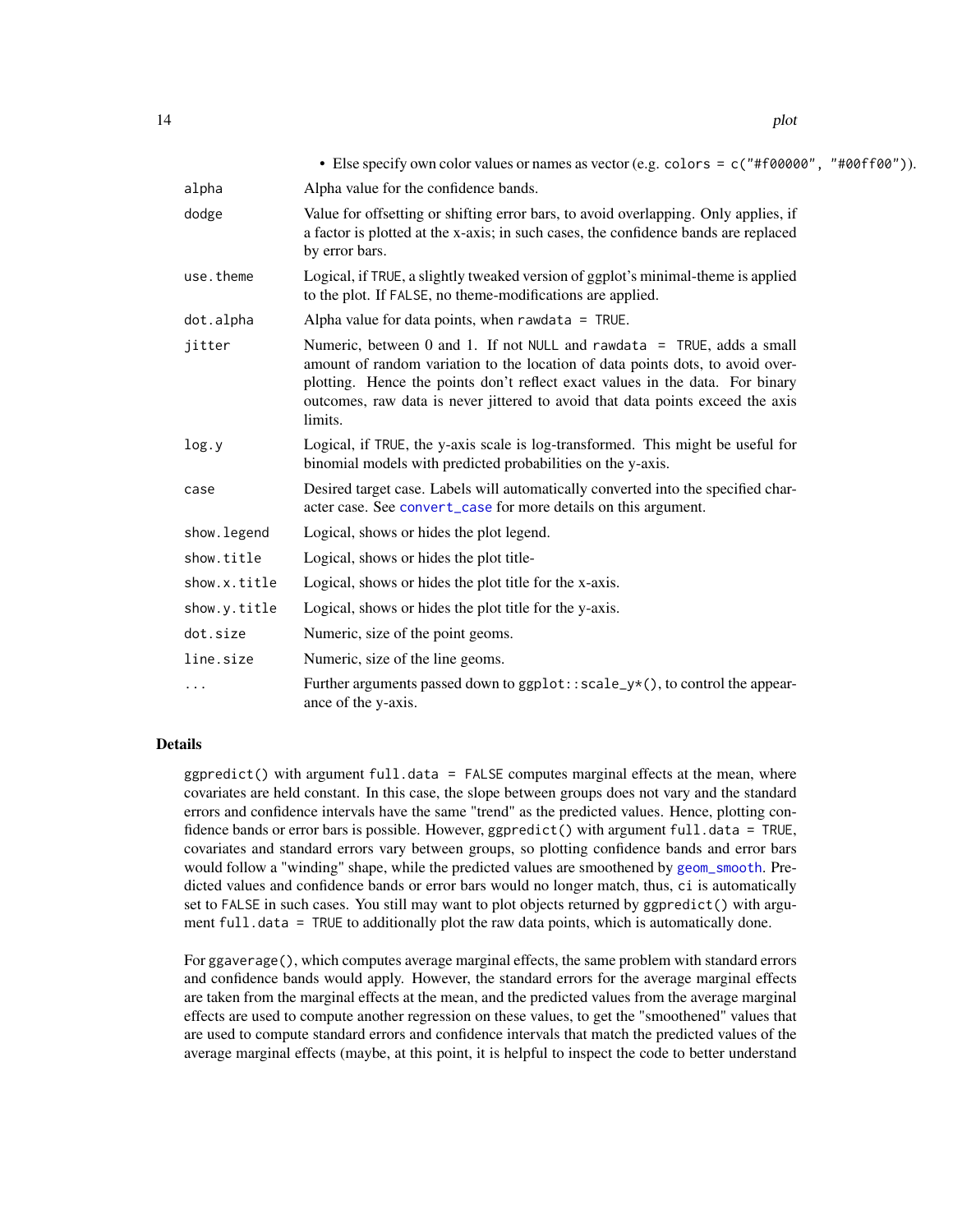#### <span id="page-14-0"></span>pretty\_range 15

what is happening...).

For proportional odds logistic regression (see [polr](#page-0-0)) or cumulative link models in general, plots are automatically facetted by response.level, which indicates the grouping of predictions based on the level of the model's response.

#### Value

A ggplot2-object.

#### Examples

```
library(sjlabelled)
data(efc)
efc$c172code <- as_label(efc$c172code)
fit <- lm(barthtot \sim c12hour + neg_c_7 + c161sex + c172code, data = efc)
dat <- ggpredict(fit, terms = "c12hour")
plot(dat)
dat <- ggpredict(fit, terms = "c12hour", full.data = TRUE)
plot(dat)
dat <- ggaverage(fit, terms = "neg_c_7")
plot(dat)
plot(dat, ci = "dash")
# facet by group
dat <- ggpredict(fit, terms = c("c12hour", "c172code"))
plot(dat, facet = TRUE)
# don't use facets, b/w figure, w/o confidence bands
dat <- ggaverage(fit, terms = c("c12hour", "c172code"))
plot(dat, colors = "bw", ci = FALSE)
# factor at x axis, plot exact data points and error bars
dat <- ggpredict(fit, terms = c("c172code", "c161sex"))
plot(dat)
# for three variables, automatic facetting
dat <- ggpredict(fit, terms = c("c12hour", "c172code", "c161sex"))
plot(dat)
```
<span id="page-14-1"></span>pretty\_range *Create a pretty sequence over a range of a vector*

#### Description

Creates an evenly spaced, pretty sequence of numbers for a range of a vector.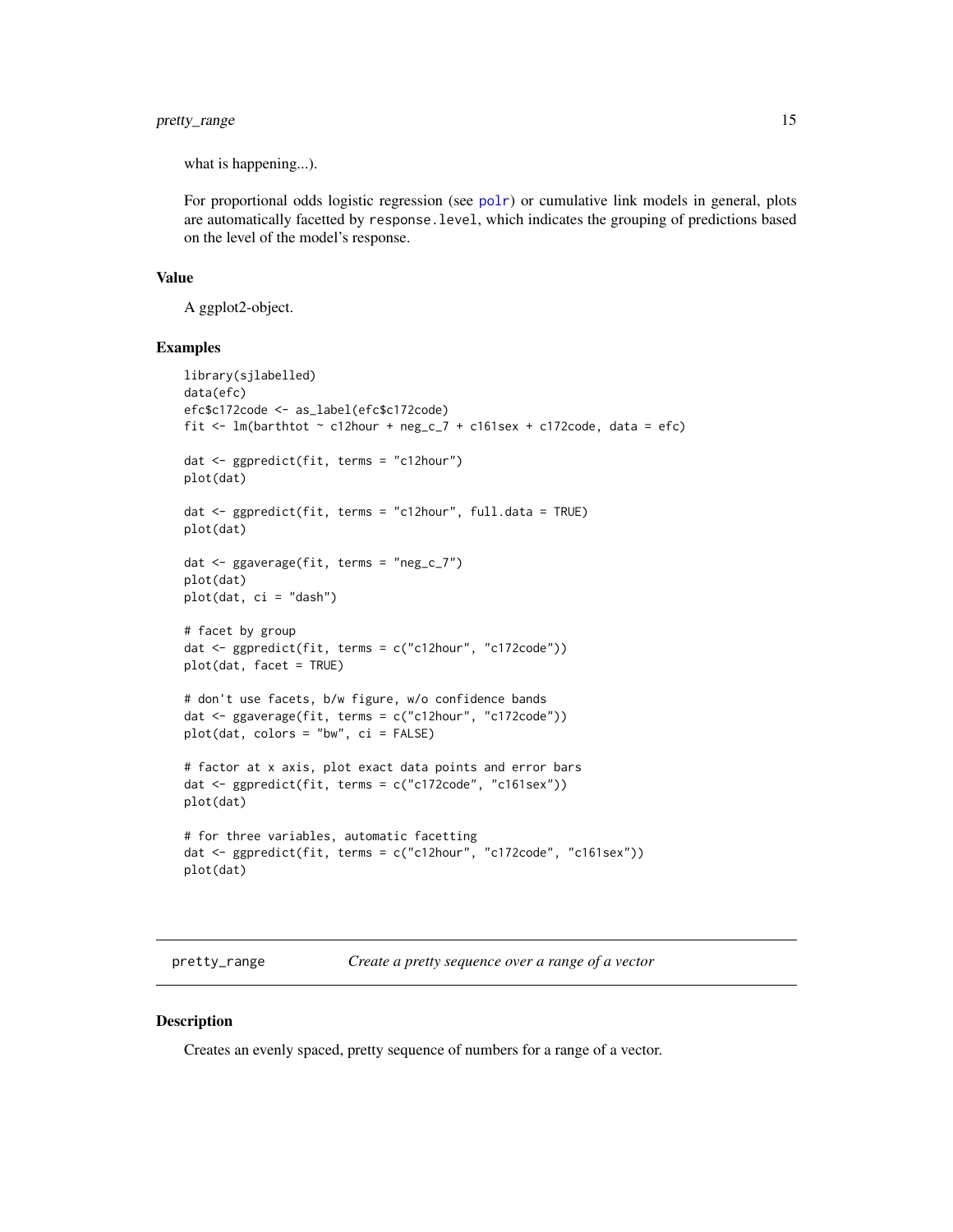#### Usage

pretty\_range(x)

#### Arguments

x A numeric vector.

#### Value

A numeric vector with a range corresponding to the minimum and maximum values of x.

#### Examples

```
library(sjmisc)
data(efc)
x <- std(efc$c12hour)
x
# pretty range for vectors with decimal points
pretty_range(x)
# pretty range for large range
pretty_range(1:1000)
```
<span id="page-15-1"></span>rprs\_values *Calculate representative values of a vector*

#### Description

This function calculates representative values of a vector, like minimum/maximum values or lower, median and upper quartile etc., which can be used for numeric vectors to plot marginal effects at these representative values.

#### Usage

rprs\_values(x, values = "meansd")

| $\mathsf{x}$ | A numeric vector.                                                                                                                                                            |
|--------------|------------------------------------------------------------------------------------------------------------------------------------------------------------------------------|
| values       | Character vector, naming a pattern for which representative values should be<br>calculcated.                                                                                 |
|              | "minmax" (default) minimum and maximum values (lower and upper bounds)<br>of the moderator are used to plot the interaction between independent vari-<br>able and moderator. |

<span id="page-15-0"></span>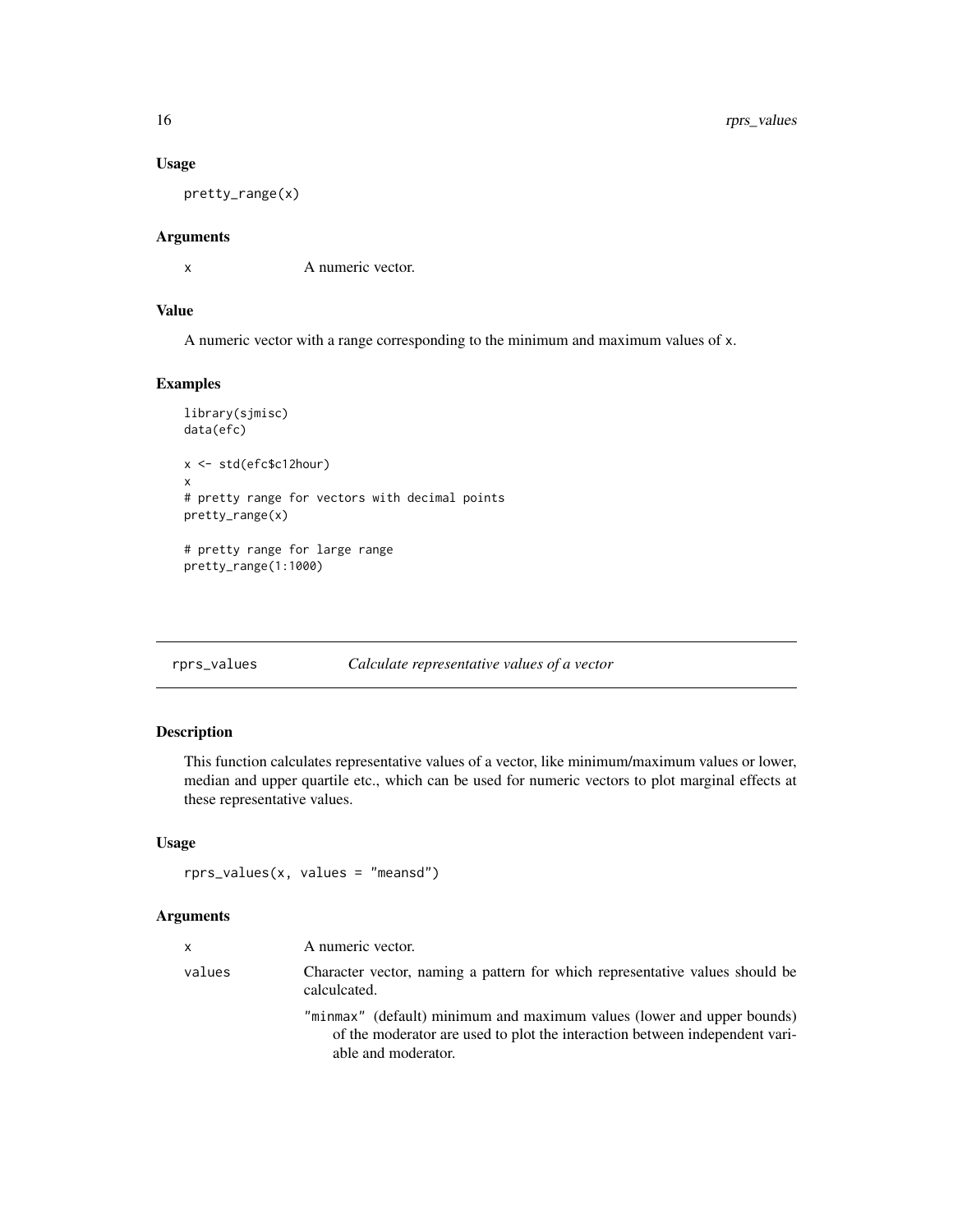- "meansd" uses the mean value of the moderator as well as one standard deviation below and above mean value to plot the effect of the moderator on the independent variable.
- "zeromax" is similar to the "minmax" option, however, 0 is always used as minimum value for the moderator. This may be useful for predictors that don't have an empirical zero-value, but absence of moderation should be simulated by using 0 as minimum.
- "quart" calculates and uses the quartiles (lower, median and upper) of the moderator value, *including* minimum and maximum value.
- "quart2" calculates and uses the quartiles (lower, median and upper) of the moderator value, *excluding* minimum and maximum value.
- "all" uses all values of the moderator variable. Note that this option only applies to type = "eff", for numeric moderator values.

#### Value

A numeric vector of length two or three, representing the required values from x, like minimum/maximum value or mean and +/- 1 SD.

```
data(efc)
rprs_values(efc$c12hour)
rprs_values(efc$c12hour, "quart2")
```